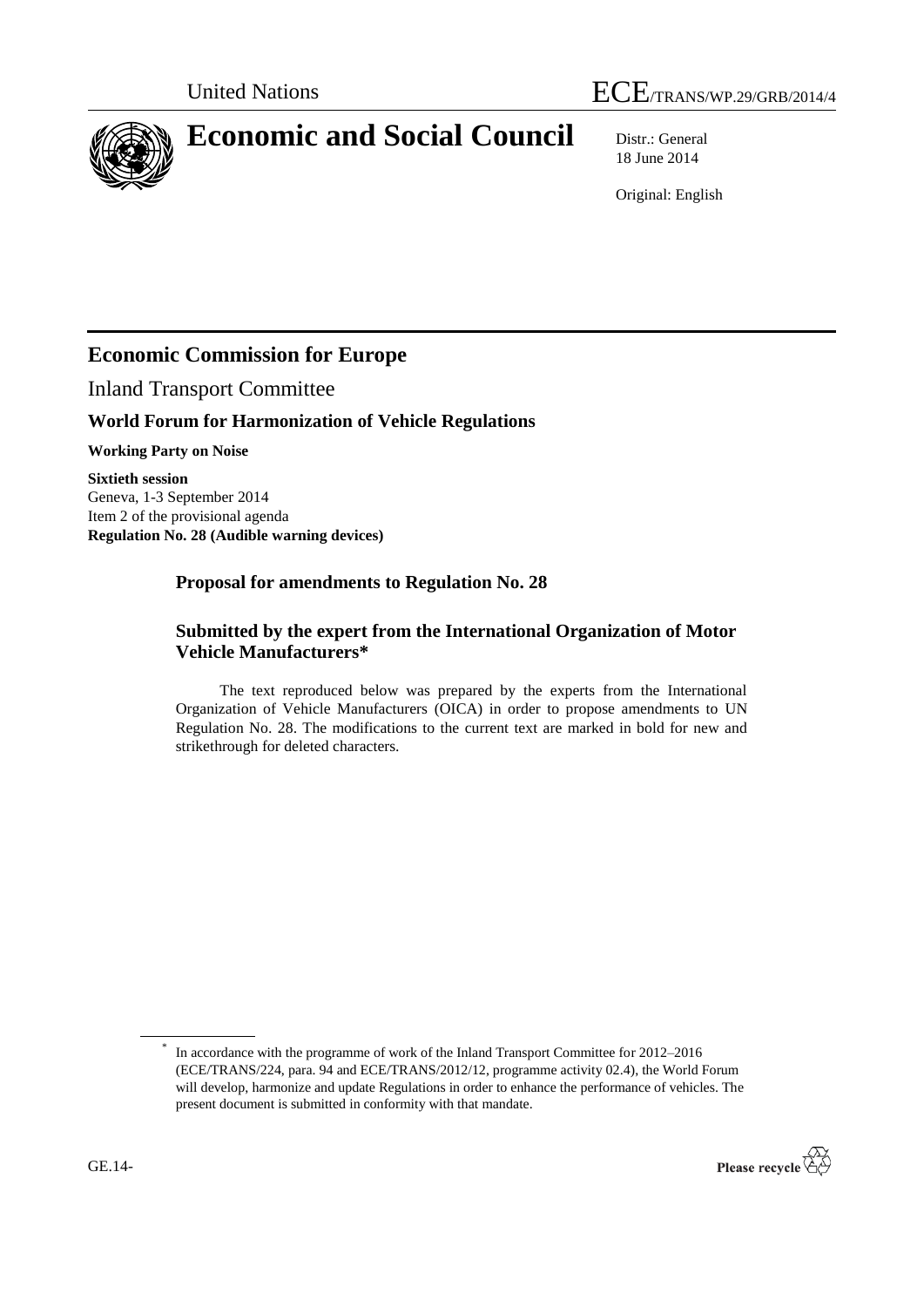# **I. Proposal**

*Paragraph 14.4.,* amend to read:

"14.4. The A-weighted sound pressure level emitted by the device(s) fitted on the vehicle shall be measured at a distance of 7 m in front of the vehicle, the latter being placed on an open site<sup>1</sup>, on ground as smooth as possible, and, in case of devices supplied with direct current, with its engine stopped**. If the test voltage as specified in paragraph 6.2.3. cannot be reached, the test shall be performed on the vehicle with its engine warmed-up and at idle;**"

*Paragraph 14.8.,* amend to read:

- "14.8. Measured under the conditions specified in paragraphs 14.2. to 14.7., the maximum sound-pressure level (14.7.) of the audible warning signal tested shall be at least:
	- (a) equal to 83 dB (A) and not more than 112 dB (A) for the signals of motor cycles of a power less than or equal to 7 kW;
	- (b) equal to **93 87** dB (A) and at most 112 dB (A) for the signals of vehicles of categories M and  $N^2$  and motor cycles of a power greater than 7 kW."

### **II. Justification**

#### **A. Paragraph 14.4.**

1. The test voltages as specified in 14.2 and respectively in 6.2.3 cannot be reached by the vehicles' internal battery alone. The representative voltage for the operation of the horn is approximately reached, if the vehicle is warmed-up and can run at idle. Idle noise will not interfere with the measurement as it is more than 20 dB below the minimum required sound level.

#### **B. Paragraph 14.8.**

2. OICA proposes to change the minimum sound level requirement for vehicles of category M and N and motorcycles of a power greater than 7 kW from 93 dB to 87 dB. The basis for this proposal has been an assessment of the existing regulations on the horn (Annex I). In most countries the requirements are much less specific. It is generally required that a vehicle shall be equipped with a horn and that this horn shall be audible in a free field at a certain distance (typically 60 m to 100 m distance). One country that uses this requirement is the United States of America (USA). According to a review by the Society of Automotive Engineers (SAE) the typical sound level emitted by the horn in the USA is for more than

 $1$  The original footnotes will be renumbered and updated, where required, by the secretariat when preparing a consolidated version of this Regulation.

<sup>&</sup>lt;sup>2</sup> As defined in the Consolidated Resolution on the Construction of Vehicles (R.E.3.), document ECE/TRANS/WP.29/78/Rev.2, para. 2. -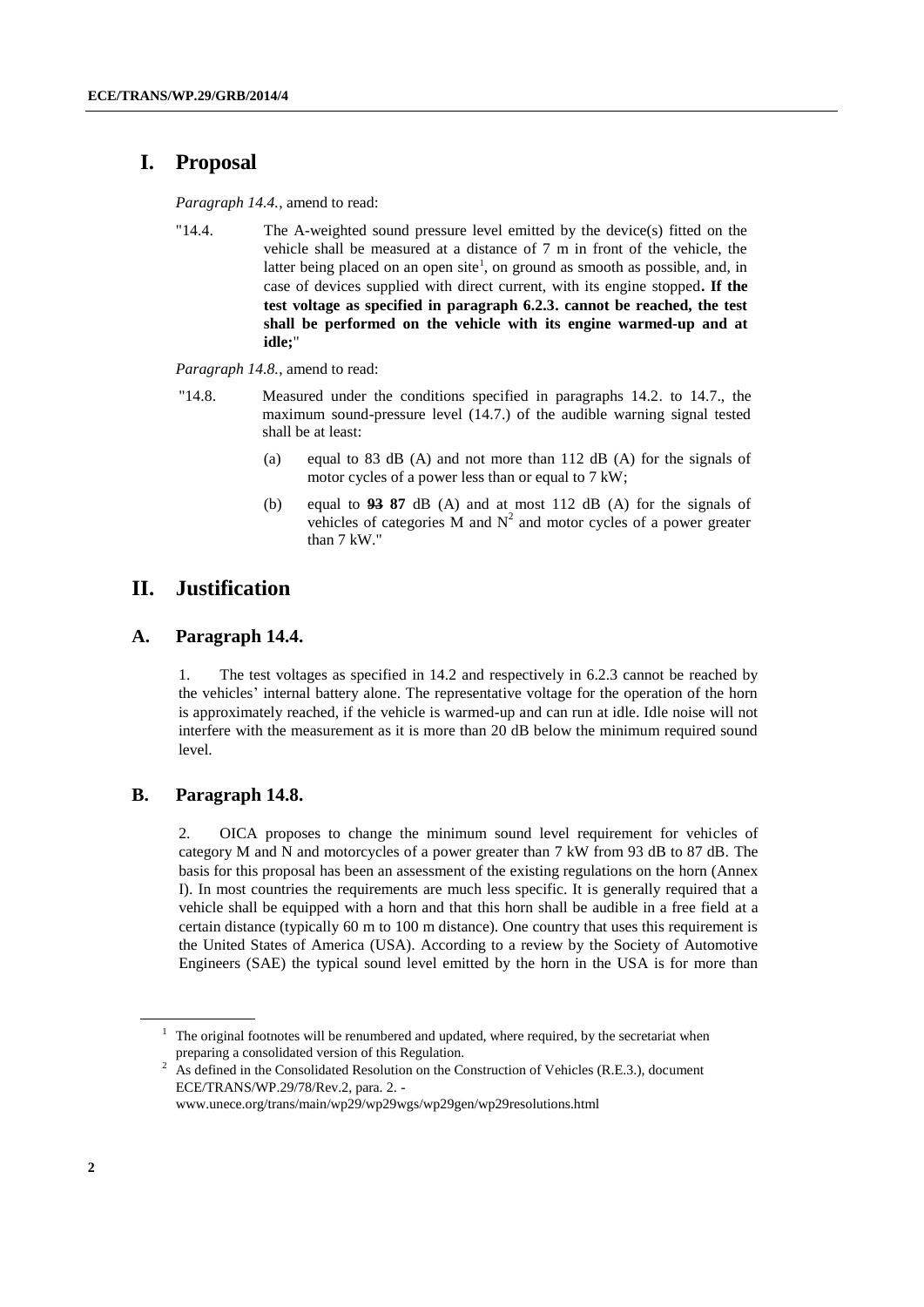sixty per cent of the products below 93 dB (A), when measured according to UN Regulation No. 28.

3. A more specific example is given by the Korean Motor Vehicle Safety Standard (KMVSS), Article 53 (latest revision from 2003); the horn shall emit a sound level of at least 90 dB (C) at 2 m distance. The frequency range is the same as in UN Regulation No. 28 (1,800 Hz to 3,550 Hz). The correction for A-weighting and the distance will lead to an equivalent minimum sound level of approximately 86 dB(A). The KMVSS Article 53 is deemed to be equivalent in the Free Trade Agreement between the Republic of Korea and the European Union.

4. None of these countries consider the horn to be too quiet. So it can be concluded that by choosing 87 dB(A) as a minimum sound level, the horn will still be sufficiently audible.

### **III. Excerpts from UN Regulation No. 28 (paragraphs 6.2.3. and 14 consolidated)**

…

- 6.2.3. The AWD shall be supplied with current, as appropriate, at the following voltages:
- 6.2.3.1. in the case of AWDs supplied with direct current, at a voltage measured at the terminal of the electric power source of 13/12 of the rated voltage.
- 6.2.3.2. in the case of AWDs supplied with alternating current, the current shall be supplied by an electric generator of the type normally used with this type of AWD. The acoustic characteristics of the AWD shall be recorded for electric generator speeds corresponding to 50%, 75% and 100% of the maximum speed indicated by the manufacturer of the generator for continuous operation. During this test, no other electrical load shall be imposed on the electric generator. The endurance test described in paragraph 6.3 shall be carried out at a speed indicated by the manufacturer of the equipment and selected from the above range.

…

#### 14. SPECIFICATIONS

The vehicle shall comply with the following specifications:

- 14.1. The audible warning device(s) (or system) fitted on the vehicle shall be of a type approved under this Regulation. Audible warning Devices of class II approved under this Regulation in its original form, and therefore not bearing the approval symbol II in their approval mark, may continue to be fitted to vehicles types submitted for approval pursuant to this Regulation;
- 14.2. The test voltage shall be as specified in paragraph 6.2.3. of the Regulation;
- 14.3. The sound pressure measurements shall be made in the conditions specified in paragraph 6.2.2. of this Regulation;
- 14.4. The A-weighted sound pressure level emitted by the device(s) fitted on the vehicle shall be measured at a distance of 7 m in front of the vehicle, the latter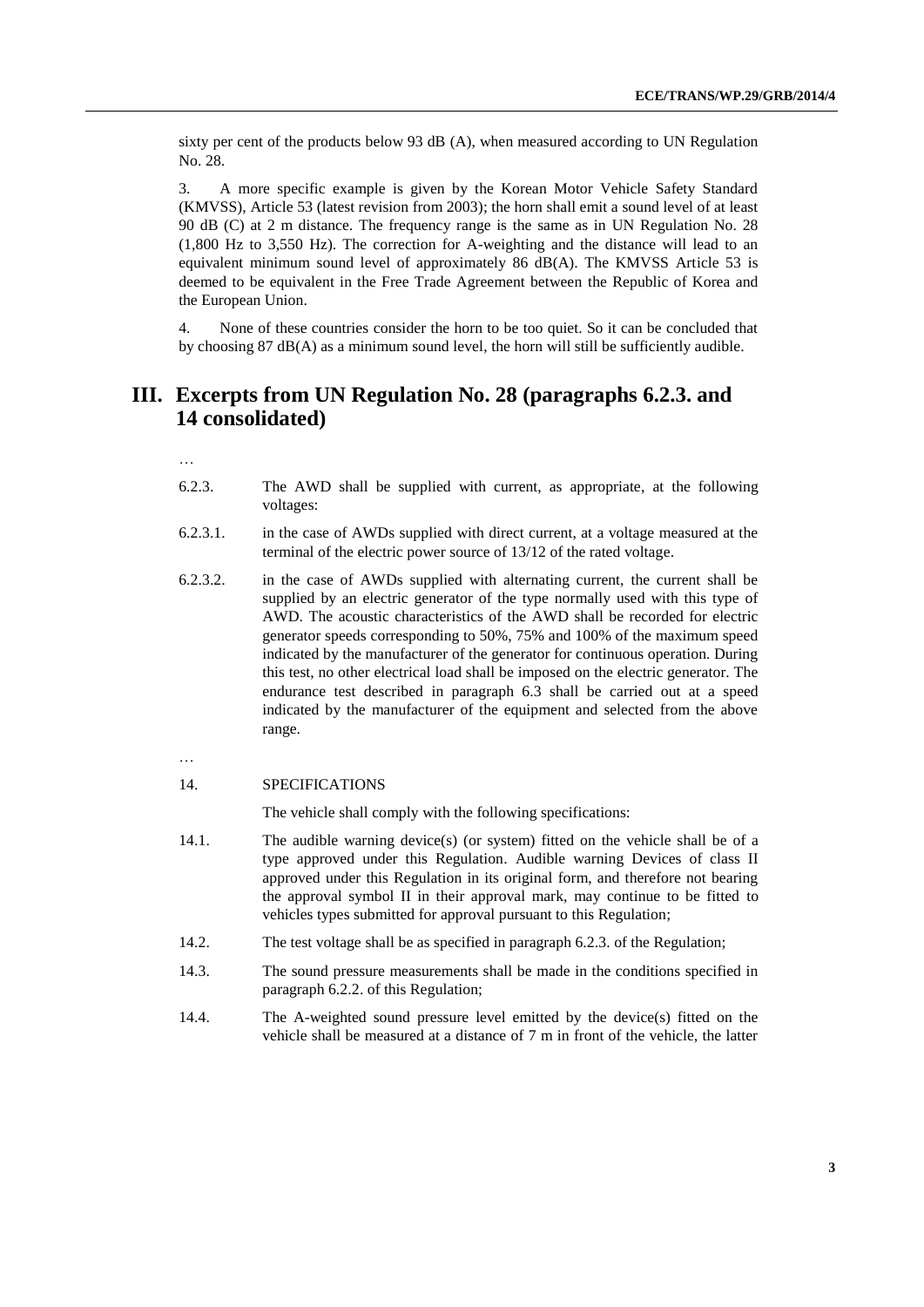being placed on an open site  $3$ , on ground as smooth as possible, and, in case of devices supplied with direct current, with its engine stopped**. If the test voltage as specified in paragraph 6.2.3. cannot be reached, the test shall be performed on the vehicle with its engine warmed-up and at idle;**

- 14.5. The microphone of the measuring instrument shall be placed approximately in the mean longitudinal plane of the vehicle;
- 14.6. The sound pressure level of the background noise and wind noise must be at least 10 dB (A) below the sound to be measured;
- 14.7. The maximum sound-pressure level shall be sought within the range of 0.5 and 1.5 m above the ground;
- 14.8. Measured under the conditions specified in paragraphs 14.2 to 14.7, the maximum sound-pressure level (14.7) of the audible warning signal tested shall be at least:
	- (a) equal to 83 dB (A) and not more than 112 dB (A) for the signals of motor cycles of a power less than or equal to 7 kW.
	- (b) equal to **93 87** dB (A) and most 112 dB (A) for the signals of vehicles of category M and N 1/ and motor cycles of a power greater than 7 kW.

<sup>&</sup>lt;sup>3</sup> The original footnotes will be renumbered and updated, where required, by the secretariat when preparing a consolidated version of this Regulation.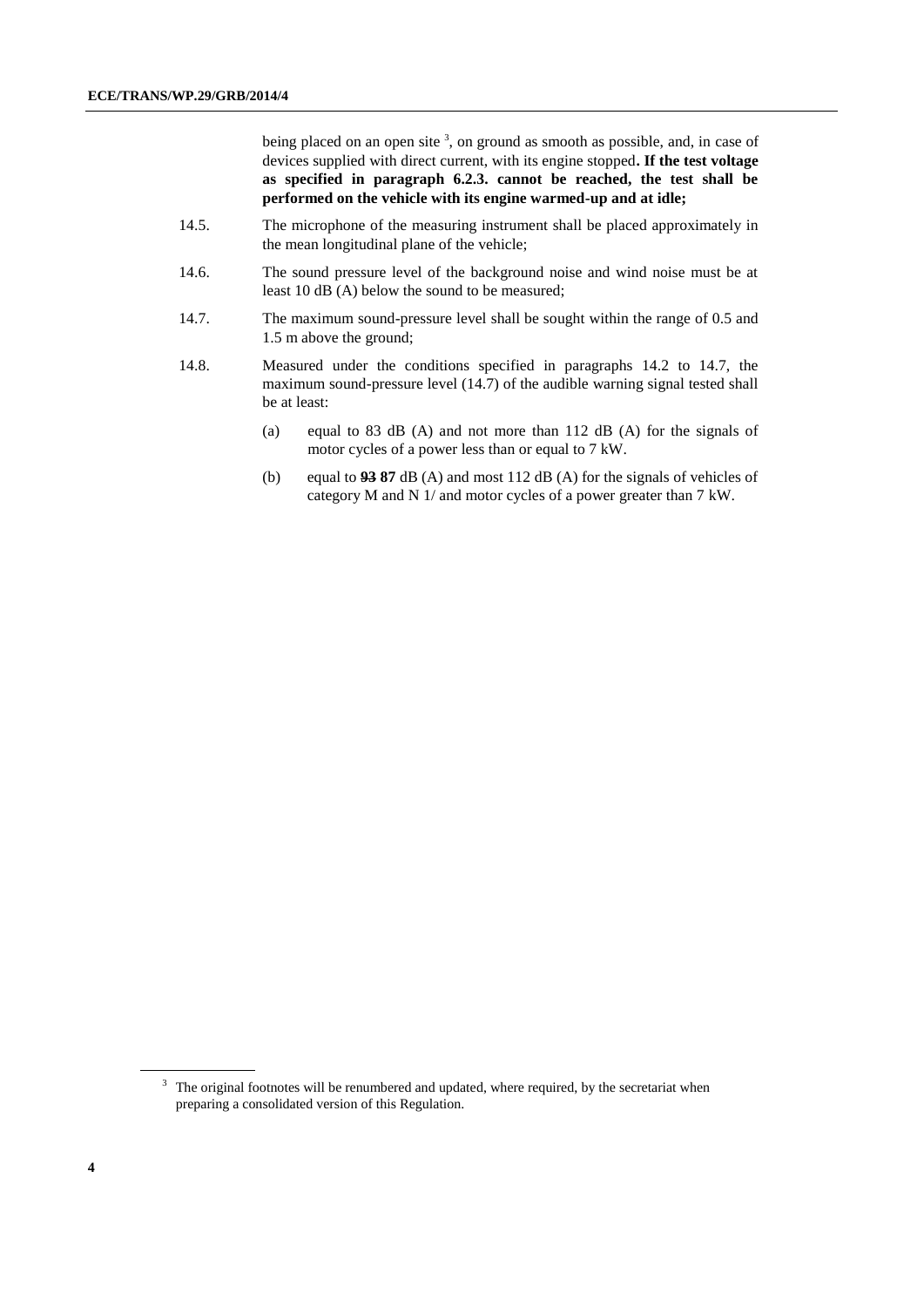# **Annex I**

# **Examples of Countries that require the Installation of a Horn, but do not use UN Regulation No. 28**

| Country                                  | <b>Regulation Code</b>                  | Min Sound  | Max Sound           | <b>Test Procedure</b>                                                                                                                                                              |
|------------------------------------------|-----------------------------------------|------------|---------------------|------------------------------------------------------------------------------------------------------------------------------------------------------------------------------------|
| Argentina                                | Decree 779/95 Art. 30                   | ÷,         | 104 dB              | <b>IRAM Standard</b>                                                                                                                                                               |
| Australia                                | ADR 42/04                               | ÷.         | $\overline{a}$      |                                                                                                                                                                                    |
| Canada                                   | Highway Traffic Act<br>1964, Chapter 14 |            |                     | Audible at 200ft distance (60m)<br>(under normal traffic conditions)                                                                                                               |
| <b>Gulf Cooperation</b><br>Council (GCC) | GSO 42/2003, Art. 26                    | 88 dB(A)   | $125 \text{ dB}(A)$ | Microphone at 2m distance and<br>1.25m height                                                                                                                                      |
| Iceland                                  | 411/1993 Art. 13                        |            |                     |                                                                                                                                                                                    |
| Malaysia                                 | L.N. 170/1959 24                        |            | $\overline{a}$      |                                                                                                                                                                                    |
| Mexico                                   | RTCPJF Art. 45                          |            |                     | Audible at 60m distance (under<br>normal traffic conditions)                                                                                                                       |
| New Zealand                              | <b>Land Transport Rule</b><br>32017/5   |            |                     | Audible at 100m distance (under<br>normal traffic conditions)                                                                                                                      |
| Republic of Korea                        | KMVSS Art. 53                           | $90$ dB(C) |                     | Tested at 2m distance;<br>min required Sound is 90 dB(C)                                                                                                                           |
| Saudi Arabia                             | M/49 Dec. 23, 1971<br>Art. 83           |            |                     | Horns shall not be used at all near<br>mosques, hospitals nor schools; nor<br>shall they be used within inhabited<br>areas, except in cases of extreme<br>necessity                |
| Singapore                                | S 345/74 24                             |            |                     | The instrument or apparatus fitted to<br>a trailer under paragraph $(3)$ or $(4)$<br>shall not have a multi-tone or<br>produce an unduly harsh, shrill, loud<br>or alarming noise. |
| <b>United States of</b><br>America       | 49 CFR 393G §<br>393.81                 |            |                     | <b>Connecticut: Audible at 200ft</b><br>distance (60m)(under normal<br>traffic conditions)                                                                                         |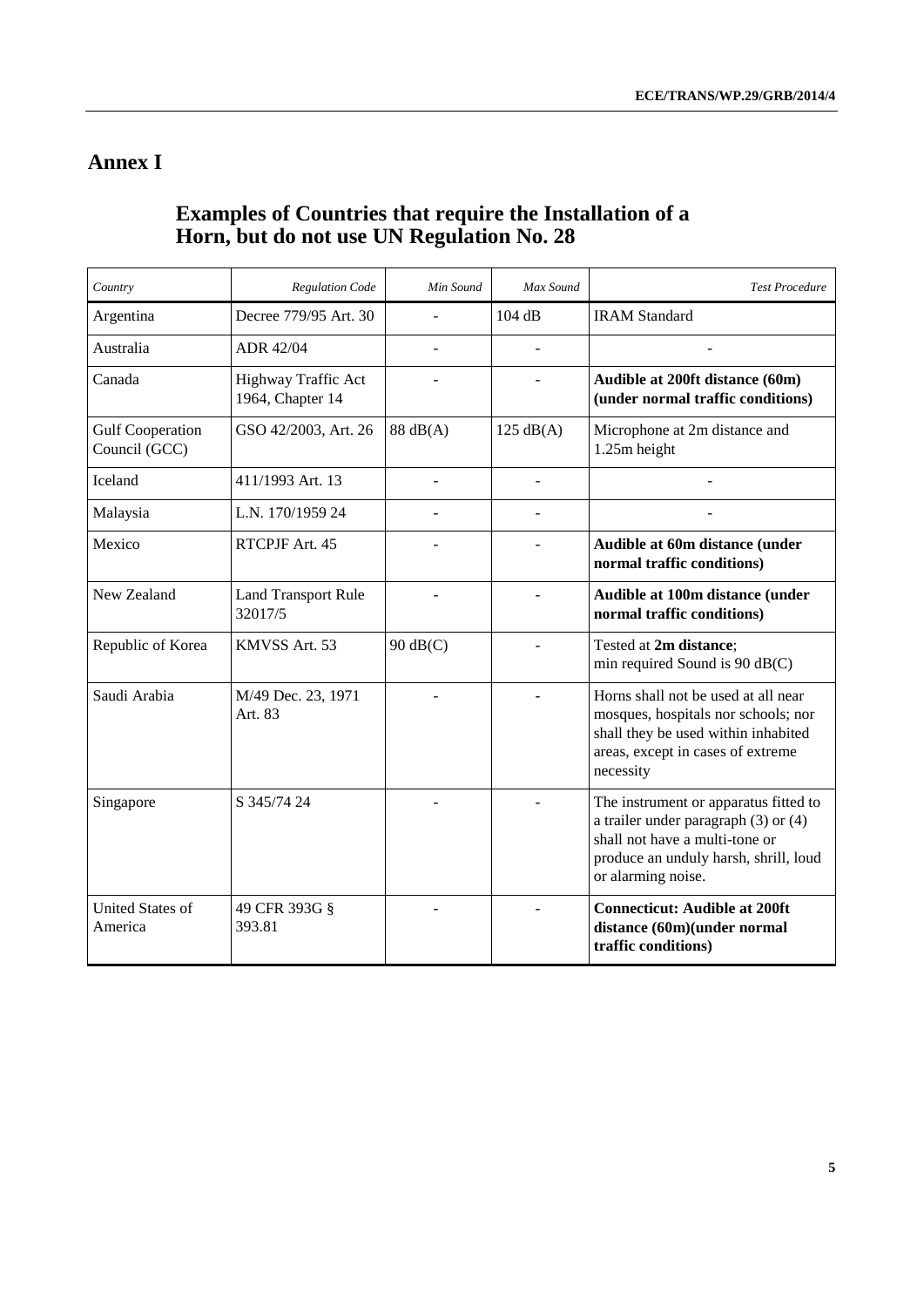# **Annex II**

# **Figures**

Figure 1

**Top view of the front part of a vehicle with necessary equipment and the horns (green colour) installed behind the front bumper (light blue colour)**